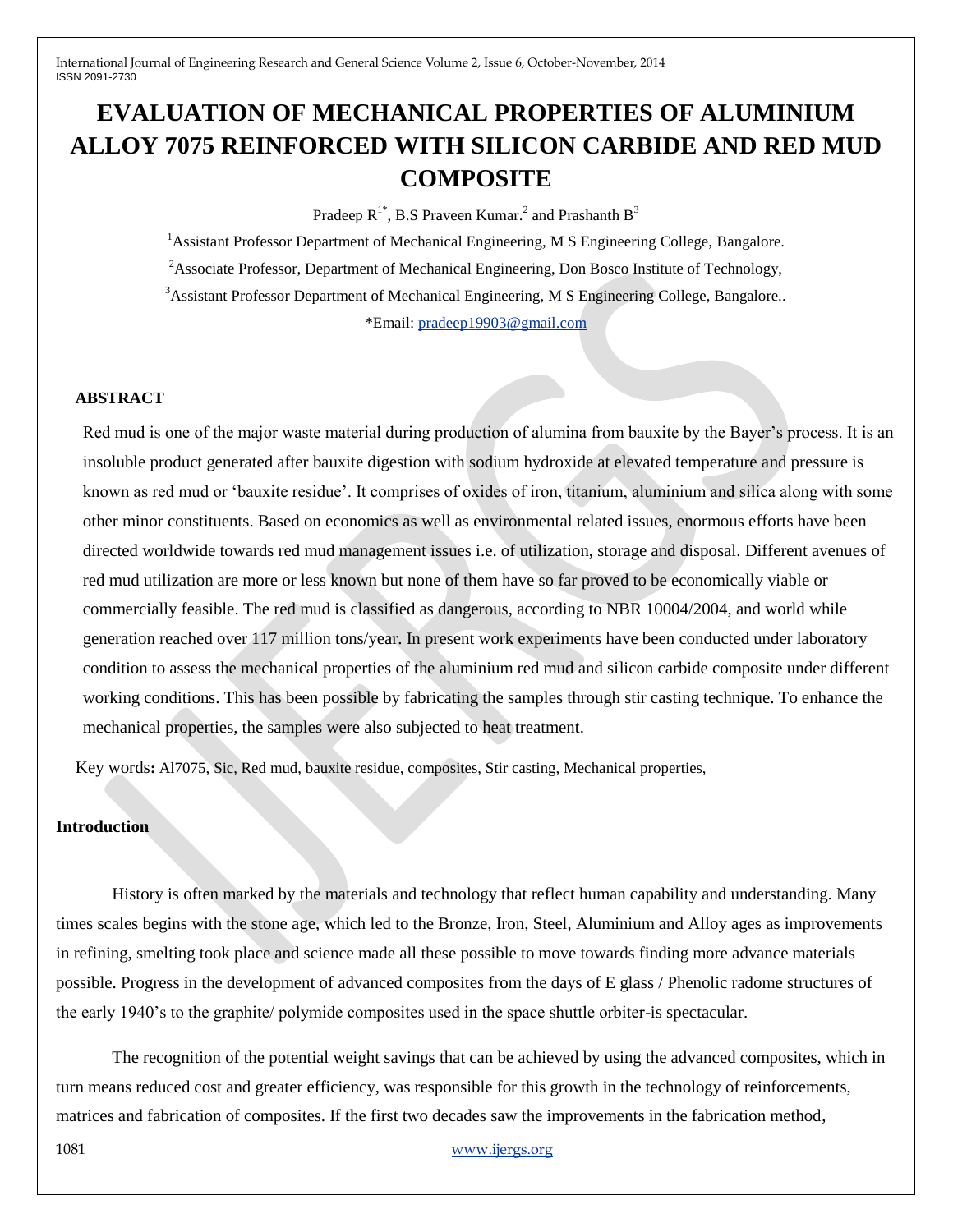systematic study of properties and fracture mechanics was at the focal point in the 60"s. Since then there has been an everincreasing demand for newer, stronger, stiffer and yet lighter-weight materials in fields such as aerospace, transportation, automobile and construction sectors.

Composite materials are emerging chiefly in response to unprecedented demands from technology due to rapidly advancing activities in aircrafts, aerospace and automotive industries. These materials have low specific gravity that makes their properties particularly superior in strength and modulus to many traditional engineering materials such as metals. As a result of intensive studies into the fundamental nature of materials and better understanding of their structure property relationship, it has become possible to develop new composite materials with improved physical and mechanical properties.

These new materials include high performance composites such as Polymer matrix composites, Ceramic matrix composites and Metal matrix composites etc. Continuous advancements have led to the use of composite materials in more and more diversified applications. The importance of composites as engineering materials is reflected by the fact that out of over 1600 engineering materials available in the market today more than 200 are composites.

## **Experimental Materials**

The problem is associated with the study of mechanical properties of Al- Red Mud and Silicon Carbide Metal Matrix Composite (MMC) of Aluminium alloy of grade 7075 with addition of varying weight percentage composition of Red Mud and Silicon Carbide particles by stir casting technique. The mechanical properties were tested under laboratory conditions. The change in physical and mechanical properties was taken in to consideration. For the achievement of the above, an experimental set up was prepared to facilitate the preparation of the required specimen. The aim of the experiment was to study the effect of variation of the percentage composition to predict the mechanical properties as well as to measure the micro hardness.

The experiment was carried out by preparing the samples of different percentage composition by stir casting technique. A brief analysis of microstructure had been conducted by Optical Microscope to verify the dispersion of reinforcement in the matrix.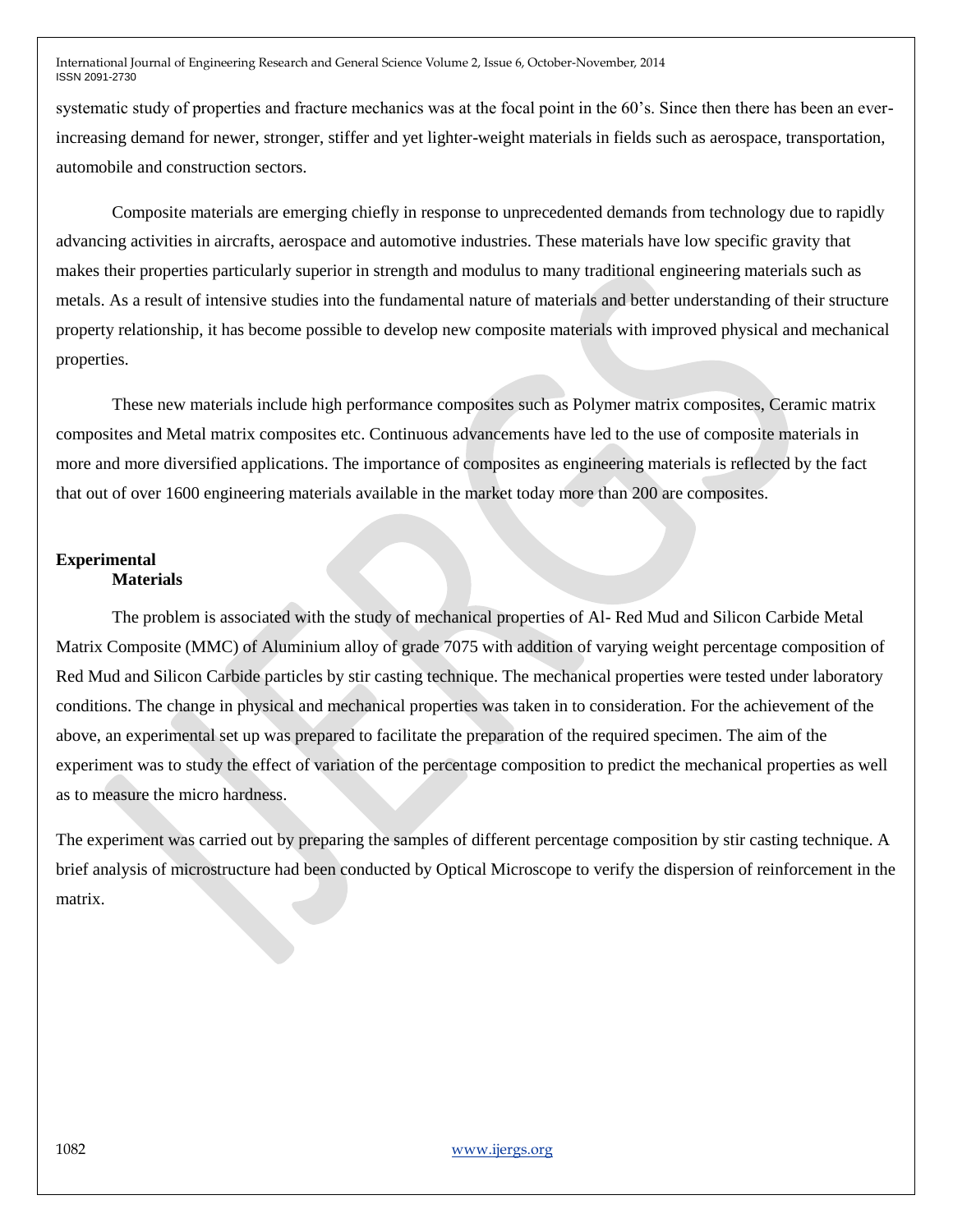



 **Fig.1 Red Mud as Reinforcement Fig.2 Silicon Carbide (SiC) as Reinforcement**

# **Test performed**

The tests performed on different types of specimens are as follows:

- Tensile test
- Micro hardness test (BHN)
- Compression test
- Microstructure.

# **Test Setup**

# **Tensile Test**

The ultimate tensile strength was measured using 10 ton capacity servo hydraulic universal testing machine. The test specimen is in a direction parallel to the applied load. In a stress- strain graph the initial portion of the curve is a straight line and represents the proportionality of stress to strain according to Hooke's law. As the load is increased beyond which the stress is no longer proportional to strain.UTS is the maximum stress that a test specimen can bear before fracture and is based on original area.





1083 www.ijergs.org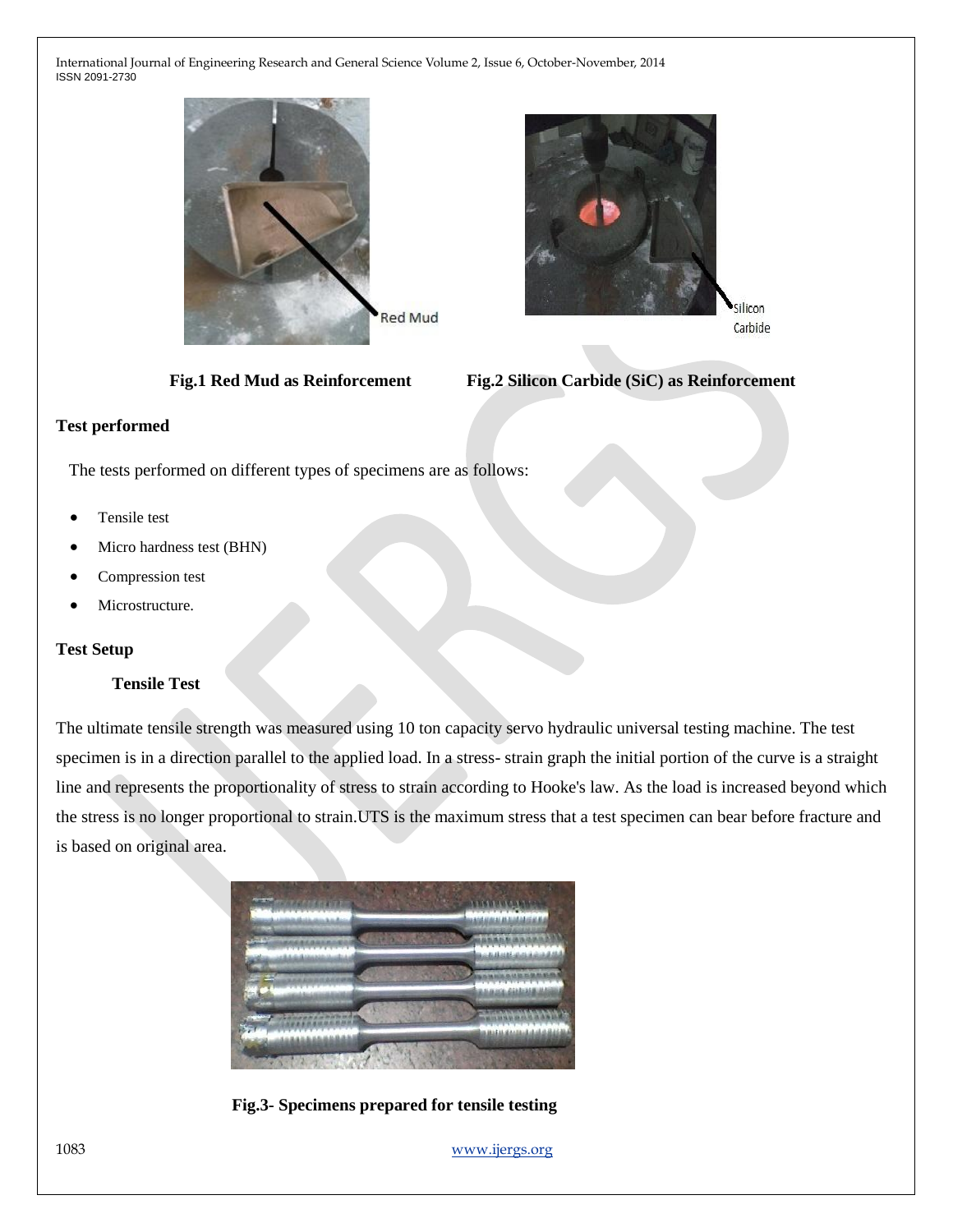All tests were conducted in accordance with ASTM standards. Tensile tests were conducted at room temperature using UTM in accordance with ASTM E8-82.The tensile specimens of diameter 8.9 mm and gauge length 76 mm were machined from the cast composites with the gauge length of the specimen parallel to the longitudinal axis of the castings. Five specimens were tested and the average values of the ultimate tensile strength (UTS) and Elongation were measured.

## Hardness Test

.

Brinell hardness test is also known as indentation hardness test where indentation hardness is defined as the resistant to permanent or plastic deformation under static or dynamic loads. The static indentation test was the type of test used in the present study to examine the hardness of the specimens in which a ball indenter was forced into the specimens being tested. The relationship of the total test force to the area or depth of indentation provides the measure of hardness.





**Fig.4- Specimens for hardness test Fig.5- Brinell hardness testing machine**

#### **Compression Test**

Compression test was carried out using a standard 10-ton capacity universal testing machine as shown in Fig. 5.3. Compression tests were conducted on specimens of 20.21 mm diameter and 40 mm length machined from the cast composites, by gradually applied loads and corresponding strains were measured until failure of the specimen. The tests were conducted according to ASTM E9 at room temperature as shown in Fig. 6.



1084 www.ijergs.org  **Fig.6- Specimens for compression test**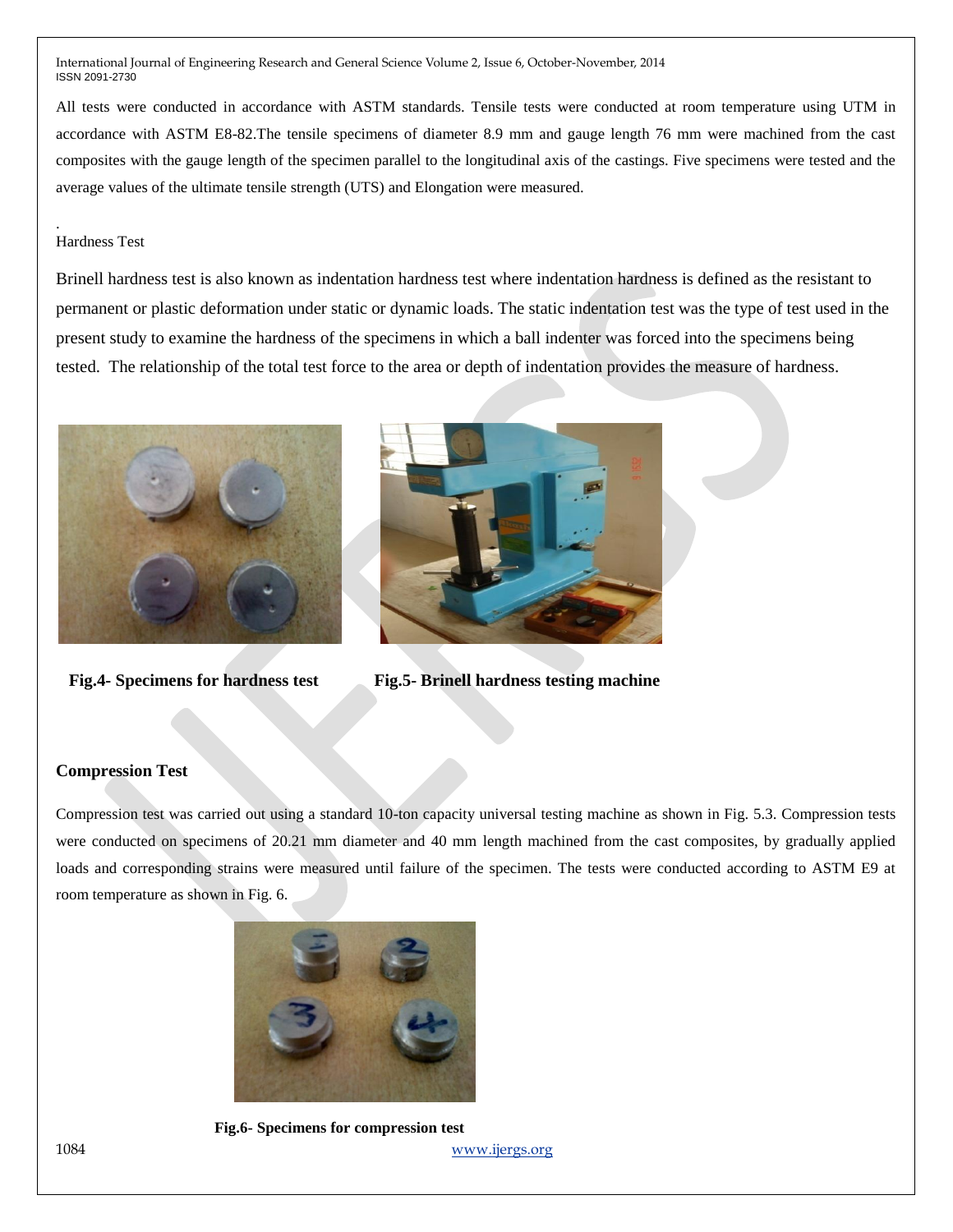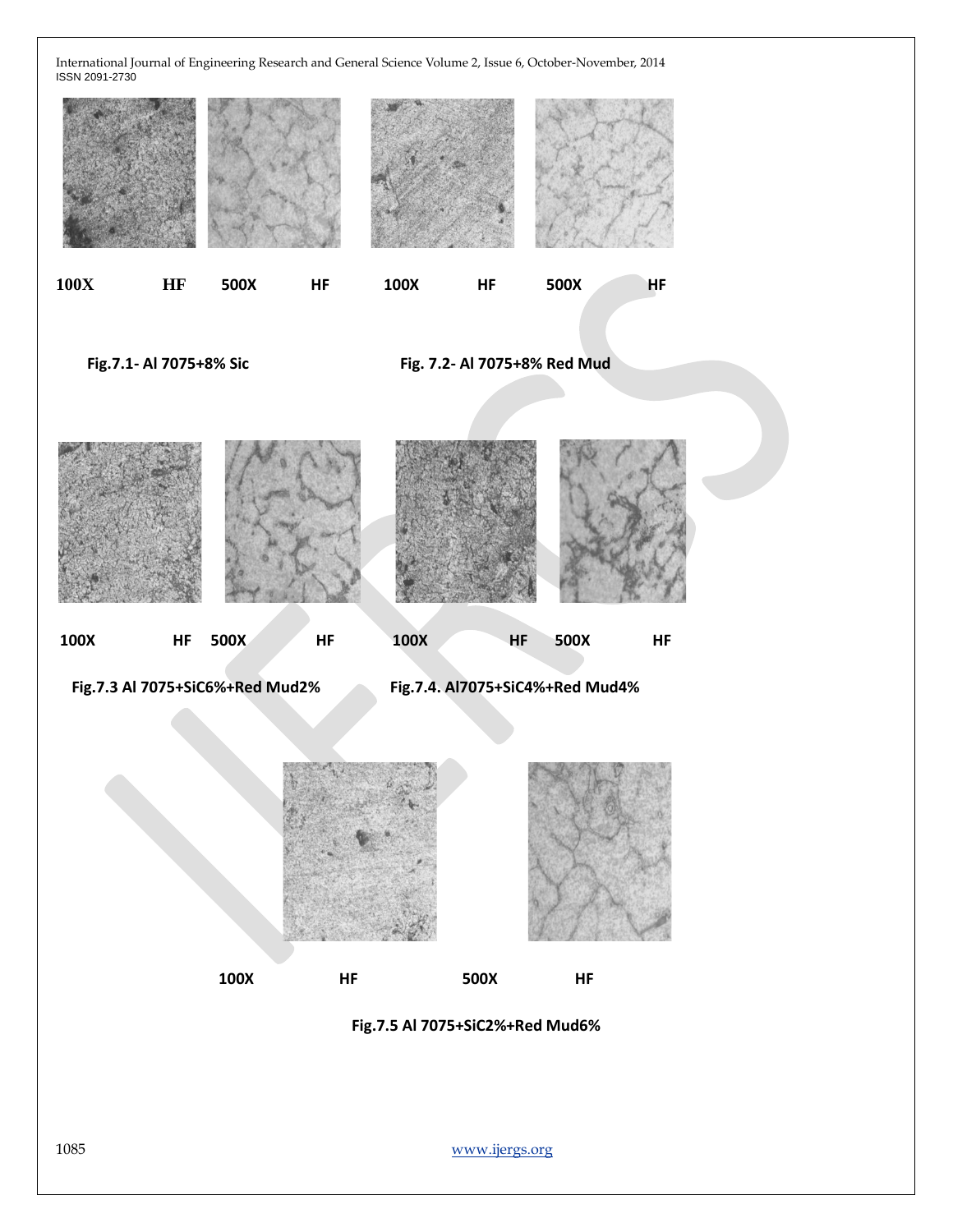# **Results and Discussions**

Table 1. Mechanical properties of Al/ Red mud and SiC composite

|  | <b>Varying Wt% Composition</b> | <b>UTS</b><br><b>Mpa</b> | <b>Hardness</b><br><b>BHN</b> | Yield<br>Strength<br>Mpa | Compression<br>strength<br>Mpa | % Elongation |
|--|--------------------------------|--------------------------|-------------------------------|--------------------------|--------------------------------|--------------|
|  | SiC8%+Al7075                   | 65.65                    | 107                           | 56.0                     | 44.71                          | 1.32         |
|  | SiC6%+Red mud2%+Al7075         | 118.54                   | 121                           | 103.48                   | 57.28                          | 2.08         |
|  | SiC4%+Redmud 4%+Al7075         |                          |                               |                          |                                |              |
|  |                                | 77.26                    | 57.3                          | 68.84                    | 50.53                          | 1.92         |
|  | SiC2%+Redmud 6%+Al7075         | 77.37                    | 95                            | 66.60                    | 52.92                          | 2.24         |
|  | Redmud 8%+Al7075               | 59.92                    | 69                            | 51.01                    | 47.05                          | 2.26         |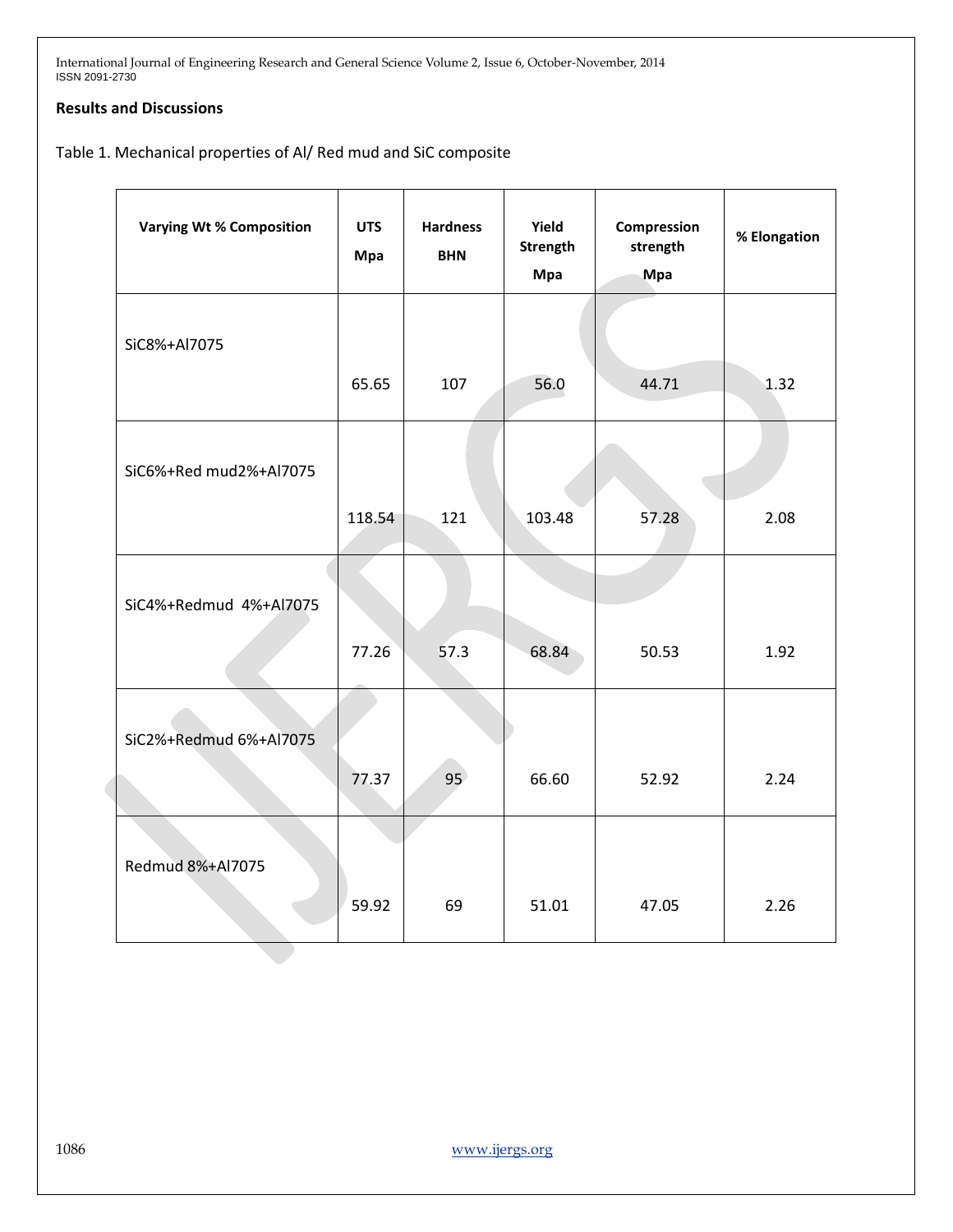

**Fig.8 graph shows variation in tensile strength from 0-8% of SiC and Red mud composite.**



**Fig.8.1 graph shows variation in compression strength from 0-8% of SiC and Red mud composite.**